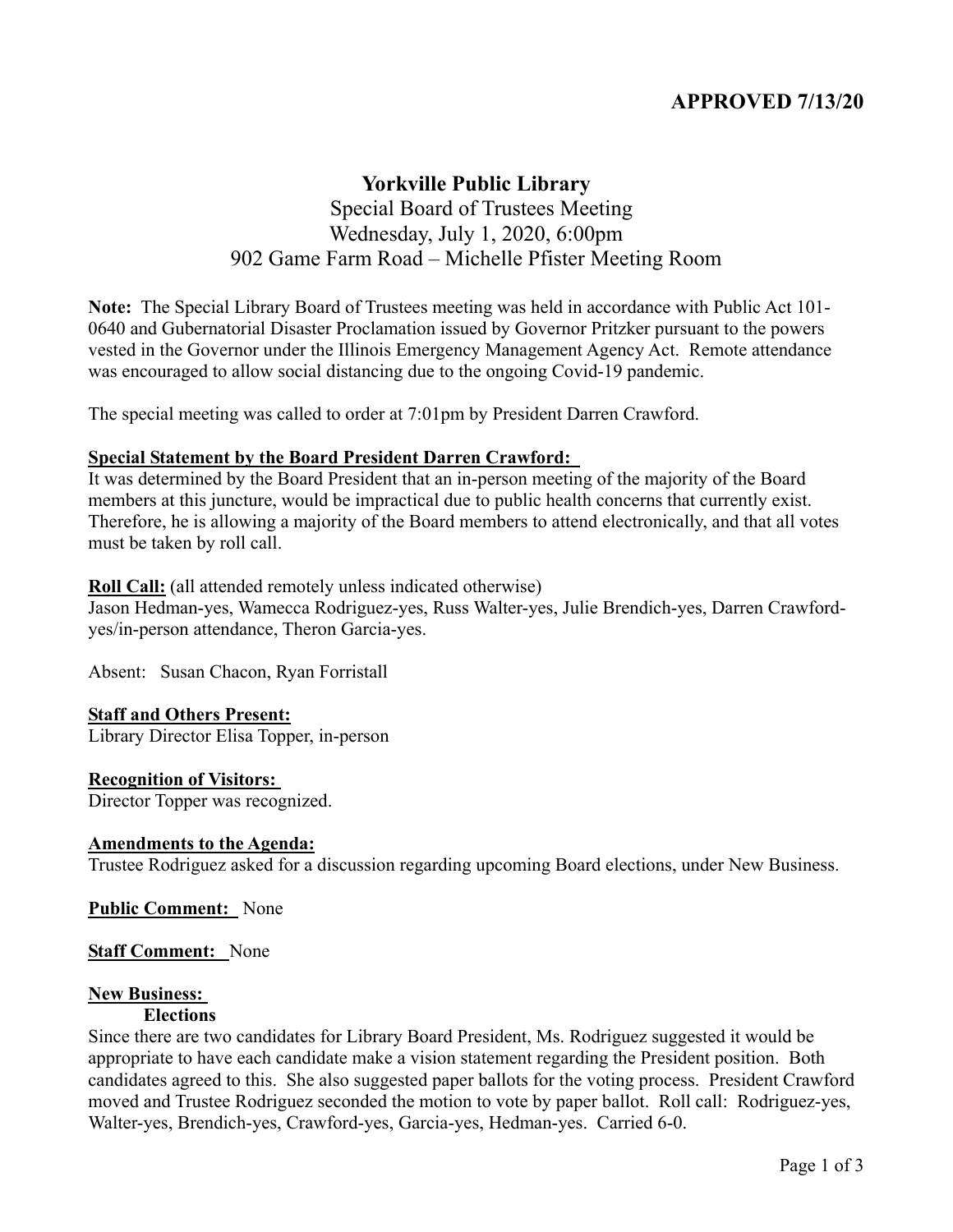# **Approve Reopening Policies**

The Board discussed and revised the following four documents:

#### Rules of Conduct

Mr. Walter asked to include a previously approved policy of no vaping or use of tobacco products, in the Rules of Conduct. Ms. Topper said the correct version will be handed out to the patrons. She added that item #16 needs to be approved tonight to be added to the Rules of Conduct which will be added to the Policy Manual.

The use of masks was reviewed and it was decided to omit the word "medically" from the language so that the library would not be liable in determining if a patron could decline to wear a mask. It was noted that someone not wishing to wear a mask could use the curbside service.

Mr. Crawford made a motion to add the Addendum to the Rules of Conduct for the Policy Manual and the revised language. Mr. Walter seconded. Roll call: Walter-yes, Brendich-yes, Crawford-yes, Garcia-yes, Hedman-yes, Rodriguez-yes. Carried 6-0.

# Proposed Hours

To avoid any confusion, Mr. Hedman said he would like to see consistent and simplified hours for the actual open times and curbside service. The Board discussed various operational hours, when to accommodate curbside service, etc. Ms. Topper said curbside service is still going to be offered since many patrons are hesitant to come inside the library. It was decided that patrons will be called when books are ready for pickup. She added that only 50 people (including staff) can be in the library at one time. Ms. Topper also talked about the time needed to process book returns, quarantine of books and cleaning protocols by staff. Lack of six staff was also noted. Computer times will be limited to one hour for now. After much discussion, the Board decided on the operation hours which were approved on a motion.

Trustee Hedman moved and President Crawford seconded the motion to approve the adjustment of the pandemic hours for patrons and curbside delivery to: Monday-Thursday 10:30am to 5:30pm and Friday-Saturday 11am to 3pm. Roll call: Brendich-yes, Crawford-yes, Garcia-yes, Hedman-yes, Rodriguez-yes, Walter-yes. Carried 6-0.

# Our Requirements and What You Can Expect

Ms. Topper said these rules would be handed out to the patrons. The Board suggested some language revisions and agreed that masks must be worn at all times while in the library. Building capacity and how to monitor were discussed. Staff members and Friends of the Library will monitor the door in the first few weeks and staff will monitor the number of people in their areas. Director Topper said she does not foresee issues with more than 50 people in the library at one time. She also noted that there has been a request for the meeting room for an HOA meeting for the fall and the caller was asked to call back in September. Mr. Walter suggested an additional pandemic cleaning fee for groups and that group numbers need to be monitored. No formal approval was required for this document.